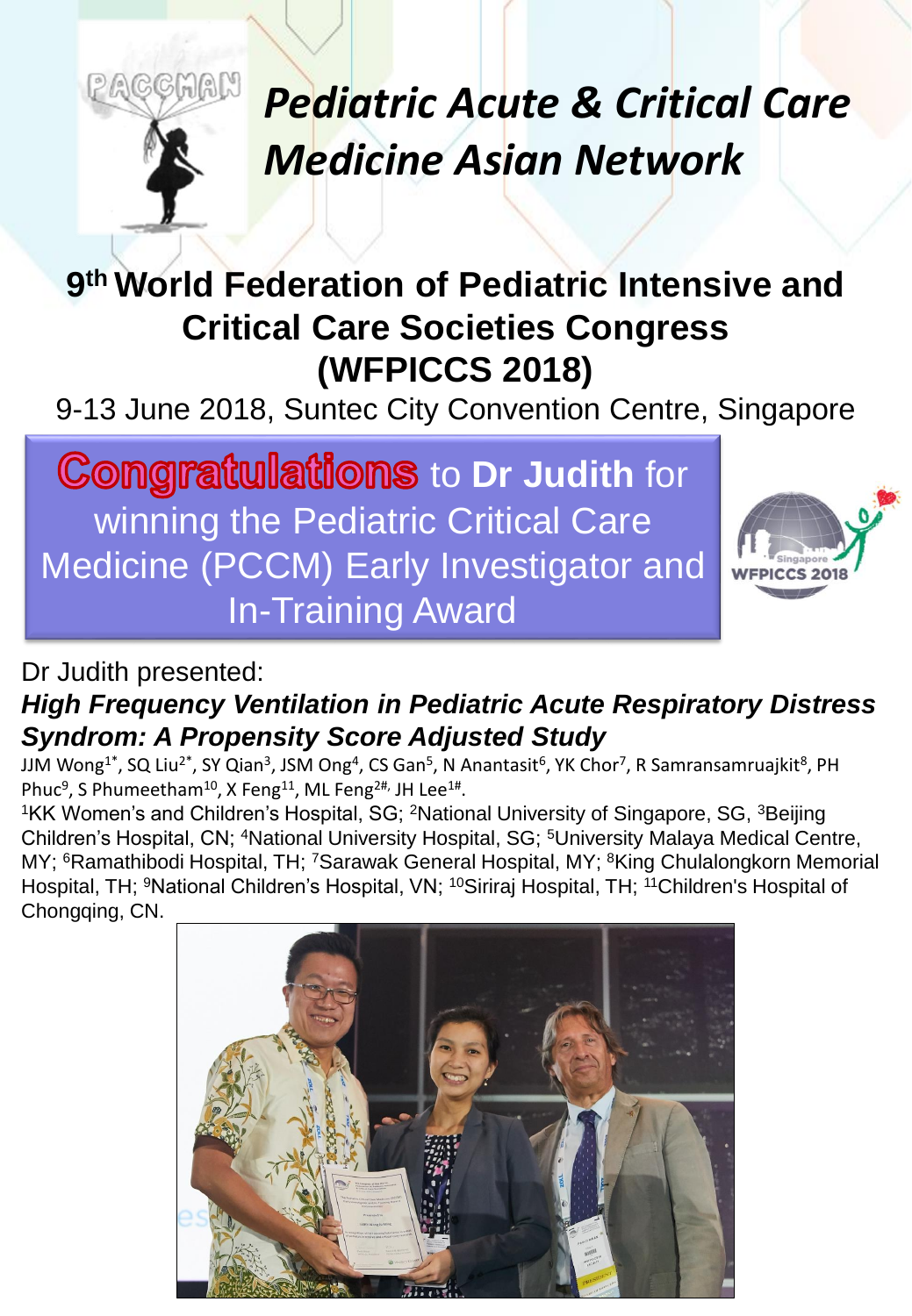## *Pediatric Acute & Critical Care Medicine Asian Network*

#### Dr. Zeng JianSheng also presented at the WFPICCS 2018 : *Non-Invasive Ventilation in Children with Pediatric Acute*

#### *Respiratory Distress Syndrome*

GMAN

*J. Zeng<sup>1</sup> , J. Wong<sup>2</sup> , S. Qian<sup>3</sup> , J.S.M. Ong<sup>4</sup> , C.S. Gan<sup>5</sup> , N. Anantasit<sup>6</sup> , Y.K. Chor<sup>7</sup> , R. Samransamruajkit<sup>8</sup> , P.H. Phuc<sup>9</sup> , S. Phumeetham<sup>10</sup>, F. Xu<sup>11</sup>, J.H. Lee<sup>12</sup>* <sup>1</sup>*Bei Jing Children's Hopspital, Pediatric Intensive Care Unit, Beijing, China, <sup>2</sup><i>KK Women's and Children's Hospital, Children's Intensive Care Unit, Singapore, Singapore, <sup>3</sup>Beijing Children's Hospital, Pediatric Intensive Care Unit, Beijing, China, <sup>4</sup>National University Hospital, Pediatric Intensive Care Unit, Singapore, Singapore, <sup>5</sup>University Malaya Medical Centre, Department of Pediatrics, Kuala Lumpur, Malaysia, <sup>6</sup>Ramathibodi Hospital, Pediatric Department, Bangkok, Thailand, <sup>7</sup>Sarawak General Hospital, Department of Pediatrics, Kuching, Malaysia, <sup>8</sup>King Chulalongkorn Memorial Hospital, Division of Pediatric Critical Care, Bangkok, Thailand, <sup>9</sup>National Children's Hospital, Pediatric Intensive Care Unit, Hanoi, Vietnam, <sup>10</sup>Sir raj Hospital, Department of Pediatrics-, Bangkok, Thailand, <sup>11</sup>Children's Hospital of Chongqing Medical University, Pediatric Intensive Care Unit, Chongqing, China, <sup>12</sup>KK Women's and Children's Hospital, Children's Intensive Care Unit, Singapore, Singapore*